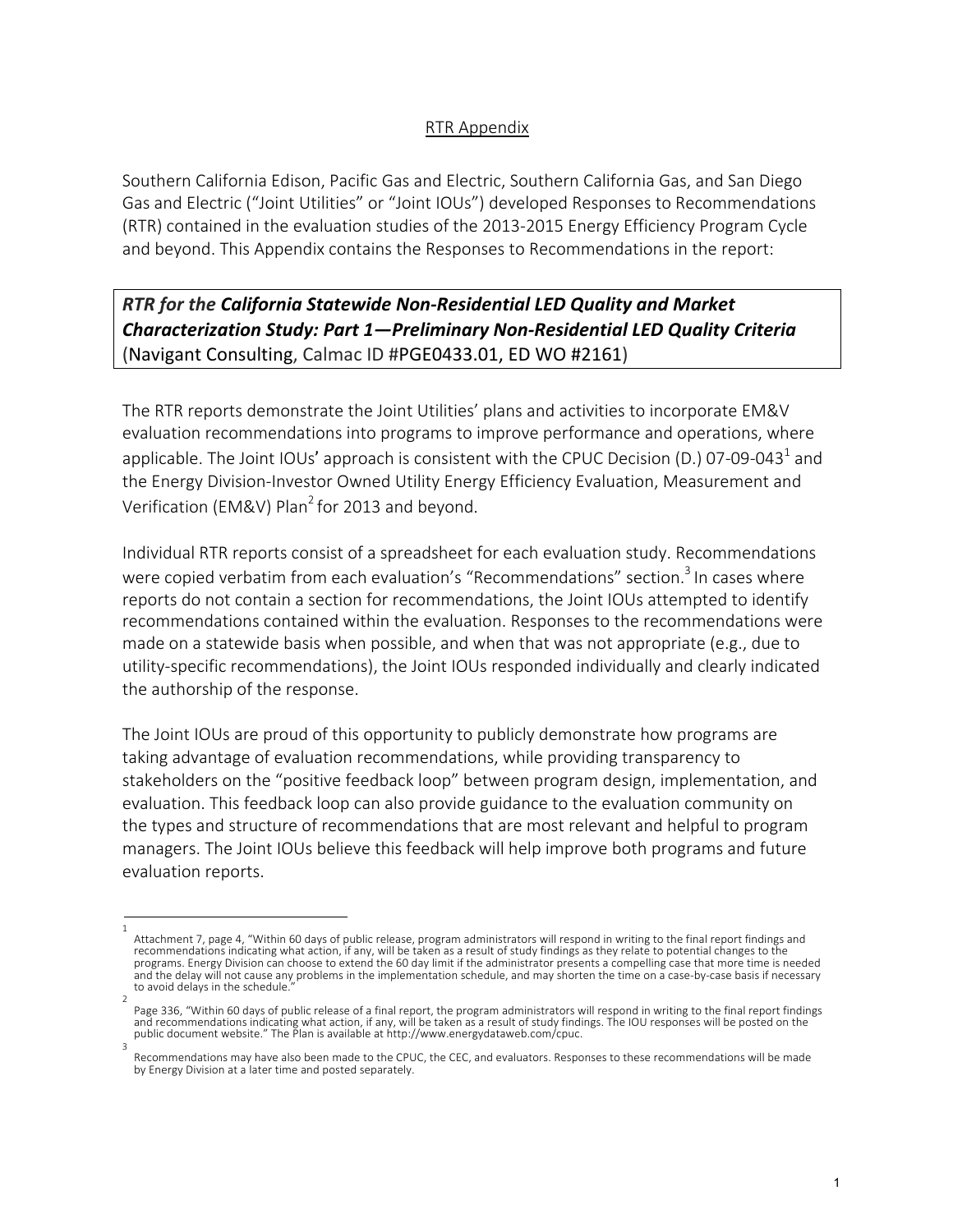## **Response to Recommendations (RTR) in Impact, Process, and Market Assessment Studies**

**Study Title:** California Statewide Non-Residential LED Quality and Market Characterization Study: Part 1—Preliminary Non-Residential LED Quality Criteria **Program:** Lighting **Author:** Navigant Consulting **Calmac ID:** PGE0433.01 **ED WO:** 2161 **Link to Report:** http://calmac.org/publications/California\_Statewide\_Non-Residential\_LED\_Quality\_and\_Market\_Characterization\_Study\_Part\_One\_2018-08-03.pdf

|       |        |                                                                                                                                                                                                                                                                                                                                                                                                                                                                                                                                     |                                                                                                                                                                                                                                                                                                                                                                                                                                                                                                                                                     |                                                               |                                                 | <b>PG&amp;E</b> (if applicable)                                                                                                                                                                                                                                                                                                                                                                                                                                                                                                                                                                                                                                                                                    | <b>SCE</b> (if applicable)                      |                                                                                                                                                             | <b>SDG&amp;E</b> (if applicable)                |                                                                                                                               |
|-------|--------|-------------------------------------------------------------------------------------------------------------------------------------------------------------------------------------------------------------------------------------------------------------------------------------------------------------------------------------------------------------------------------------------------------------------------------------------------------------------------------------------------------------------------------------|-----------------------------------------------------------------------------------------------------------------------------------------------------------------------------------------------------------------------------------------------------------------------------------------------------------------------------------------------------------------------------------------------------------------------------------------------------------------------------------------------------------------------------------------------------|---------------------------------------------------------------|-------------------------------------------------|--------------------------------------------------------------------------------------------------------------------------------------------------------------------------------------------------------------------------------------------------------------------------------------------------------------------------------------------------------------------------------------------------------------------------------------------------------------------------------------------------------------------------------------------------------------------------------------------------------------------------------------------------------------------------------------------------------------------|-------------------------------------------------|-------------------------------------------------------------------------------------------------------------------------------------------------------------|-------------------------------------------------|-------------------------------------------------------------------------------------------------------------------------------|
| Item# | Page # | <b>Findings</b>                                                                                                                                                                                                                                                                                                                                                                                                                                                                                                                     | <b>Best Practice /</b><br><b>Recommendations</b><br>(Verbatim from<br><b>Final Report)</b>                                                                                                                                                                                                                                                                                                                                                                                                                                                          | <b>Recommendation</b><br>Recipient                            | <b>Disposition</b>                              | <b>Disposition Notes</b>                                                                                                                                                                                                                                                                                                                                                                                                                                                                                                                                                                                                                                                                                           | <b>Disposition</b>                              | <b>Disposition Notes</b>                                                                                                                                    | <b>Disposition</b>                              | <b>Disposition Notes</b>                                                                                                      |
|       |        |                                                                                                                                                                                                                                                                                                                                                                                                                                                                                                                                     |                                                                                                                                                                                                                                                                                                                                                                                                                                                                                                                                                     | If incorrect,<br>please<br>indicate and<br>redirect in notes. | Choose:<br>Accepted, Re-<br>jected, or<br>Other | Examples:<br>Describe specific program change, give reason<br>for rejection, or indicate that it's under fur-<br>ther review.                                                                                                                                                                                                                                                                                                                                                                                                                                                                                                                                                                                      | Choose:<br>Accepted, Re-<br>jected, or<br>Other | Examples:<br>Describe specific program change, give reason<br>for rejection, or indicate that it's under fur-<br>ther review.                               | Choose:<br>Accepted, Re-<br>jected, or<br>Other | Examples:<br>Describe specific program change, give reason<br>for rejection, or indicate that it's under fur-<br>ther review. |
| 1     | 55     | Stakeholder engagement and<br>research showed that DLC<br>and ENERGY STAR are the<br>most established organiza-<br>tions for developing specifica<br>tion tolerances and thresh-<br>olds that influence product<br>design and lighting quality.                                                                                                                                                                                                                                                                                     | CA IOUs should continue to<br>align with the most current<br>versions of the DLC Technical<br>Requirements (currently V4.3)<br>and the ENERGY STAR Program<br>Requirements Product Specifi-<br>cation for Luminaires (Light<br>Fixtures) Eligibility Criteria<br>(currently V2.1). CA IOUs<br>should monitor and examine<br>changes made within each new<br>version and maintain contact<br>with DLC and ENERGY STAR<br>representatives as new ver-<br>sions are being developed to<br>align interests and minimize<br>conflicts with the Criteria. | PG&E, SCE, SDG&E                                              | Accepted                                        | PG&E leverages DLC and ENERGY STAR to<br>qualify products for rebates and incentives,<br>and updates requirements as needed to align<br>with the DLC Technical Requirement updates.                                                                                                                                                                                                                                                                                                                                                                                                                                                                                                                                | Accepted                                        | SCE utilizes DLC and EnergyStar to qualify<br>products for incentives and does keep up with<br>technical requirements in developing lighting<br>workpapers. |                                                 |                                                                                                                               |
| 2     | 55     | The research and analysis<br>showed that the "top-half of<br>lighting quality" is best identi-<br>fied by a combination of pre-<br>scriptive, reporting, and per-<br>formance criteria. In particu-<br>lar, the performance criteria,<br>which is implemented<br>through the Lighting Quality<br>Rating described in Section<br>3.3.3, rewards higher perfor-<br>mance using a tiered point<br>structure. In addition, several<br>industry stakeholders were in<br>favor of the performance ap-<br>proach since it incentivizes in- | CA IOUs should move for-<br>ward with the blended pre-<br>scriptive, reporting, and per-<br>formance approach. The Cri-<br>teria has been vetted with<br>key industry stakeholders to<br>ensure LED products meeting<br>the Criteria are of higher<br>lighting quality compared to<br>those qualified by the DLC<br>and ENERGY STAR. Addition-<br>ally, existing data from the<br>DOE's LED Lighting Facts da-<br>tabase and DLC's QPL were<br>used to optimize the Lighting<br>Quality Rating approach. The<br>results of this optimization        | PG&E, SCE, SDG&E                                              | Other                                           | As national qualifying bodies for non-residen-<br>tial lighting, DLC and ENERGY STAR are better<br>suited to serve as the reference point for pro-<br>gram participants on technical requirements,<br>including those that relate to lighting quality.<br>Rather than implement Criteria for California,<br>PG&E recommends continuing to refer to DLC<br>and ENERGY STAR as the most cost-effective<br>way to ensure that non-residential LED fix-<br>tures and lamps in the market meet lighting<br>quality standards.<br>Additionally, the Statewide administration of<br>the lighting programs will likely be imple-<br>mented by a third-party starting in 2021, at<br>which time the third-party can assess. | Other                                           | As SCE will no longer be implementing the<br>lighting program in 2020, SCE will add this<br>recommendation to the Statewide Lighting<br>Solicitation.       |                                                 |                                                                                                                               |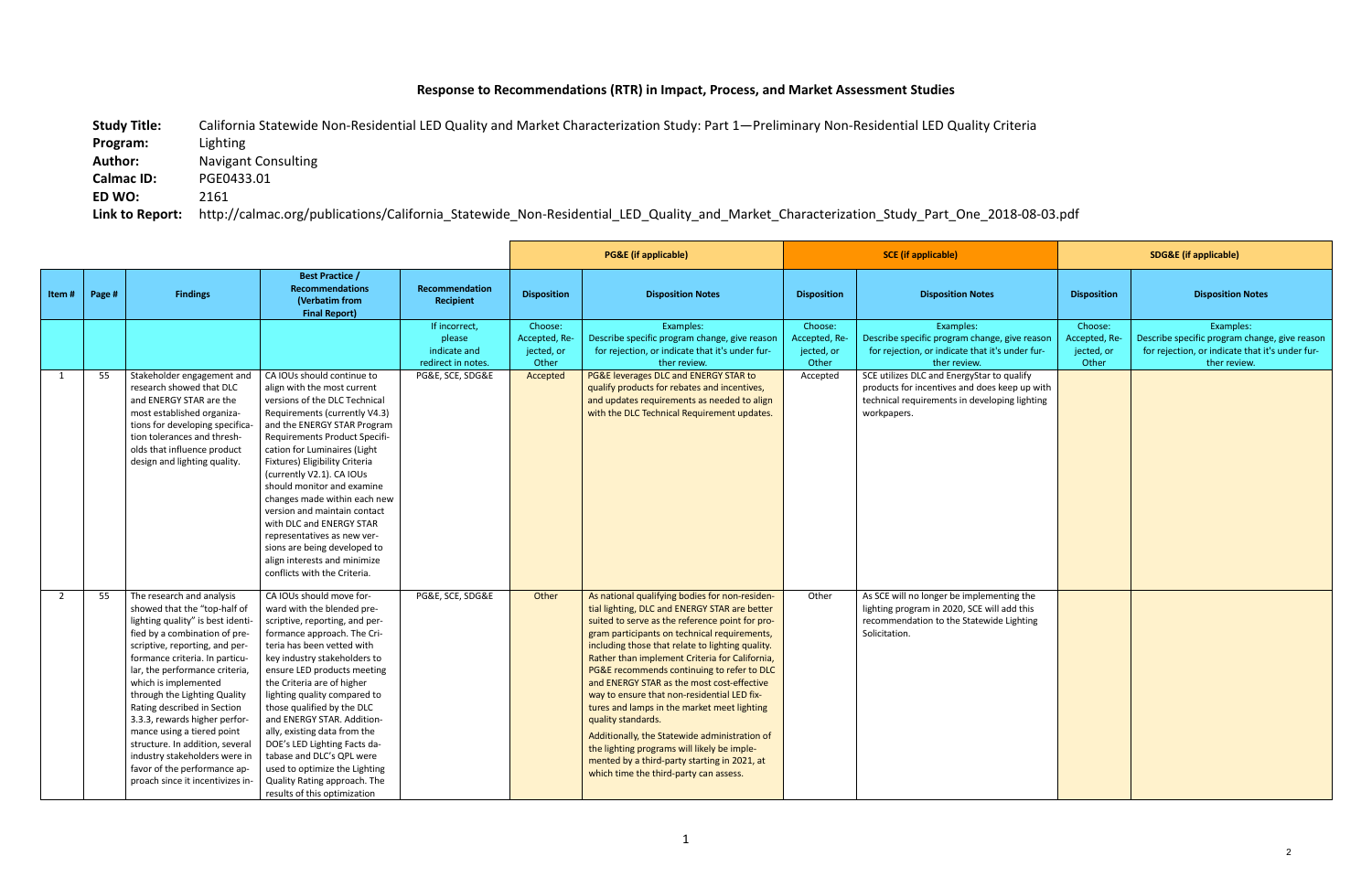|                |        |                                                                                                                                                                                                                                                                                   |                                                                                                                                                                                                                                                                                                                                                                                                                                                                                                                                                                                                                                                                                                                                                                                                                                                                        |                             | <b>PG&amp;E</b> (if applicable) |                                                                                                                                                                                                                                                                                                                                                                                                                                                                                                                                                                                                                                                                                                                                                       | <b>SCE</b> (if applicable) |                                                                                                                                                       | <b>SDG&amp;E (if applicable)</b> |                          |
|----------------|--------|-----------------------------------------------------------------------------------------------------------------------------------------------------------------------------------------------------------------------------------------------------------------------------------|------------------------------------------------------------------------------------------------------------------------------------------------------------------------------------------------------------------------------------------------------------------------------------------------------------------------------------------------------------------------------------------------------------------------------------------------------------------------------------------------------------------------------------------------------------------------------------------------------------------------------------------------------------------------------------------------------------------------------------------------------------------------------------------------------------------------------------------------------------------------|-----------------------------|---------------------------------|-------------------------------------------------------------------------------------------------------------------------------------------------------------------------------------------------------------------------------------------------------------------------------------------------------------------------------------------------------------------------------------------------------------------------------------------------------------------------------------------------------------------------------------------------------------------------------------------------------------------------------------------------------------------------------------------------------------------------------------------------------|----------------------------|-------------------------------------------------------------------------------------------------------------------------------------------------------|----------------------------------|--------------------------|
| Item#          | Page # | <b>Findings</b>                                                                                                                                                                                                                                                                   | <b>Best Practice /</b><br><b>Recommendations</b><br>(Verbatim from<br><b>Final Report)</b>                                                                                                                                                                                                                                                                                                                                                                                                                                                                                                                                                                                                                                                                                                                                                                             | Recommendation<br>Recipient | <b>Disposition</b>              | <b>Disposition Notes</b>                                                                                                                                                                                                                                                                                                                                                                                                                                                                                                                                                                                                                                                                                                                              | <b>Disposition</b>         | <b>Disposition Notes</b>                                                                                                                              | <b>Disposition</b>               | <b>Disposition Notes</b> |
|                |        | creased lighting quality per-<br>formance while allowing for<br>tradeoffs between the met-<br>rics included.                                                                                                                                                                      | are discussed in Appendix B,<br>which indicate that more<br>stringent lighting quality tol-<br>erances and metrics are<br>needed beyond DLC and EN-<br>ERGY STAR to identify LED<br>products that meet the "top-<br>half of lighting quality."<br>CA IOUs should also utilize the<br>LED Product Quality Evaluation<br>Tool to analyze LED products<br>meeting or not meeting the<br>Criteria. The LED Product Qual-<br>ity Evaluation Tool should be<br>updated annually to evaluate<br>future versions of each data-<br>base, as well as additional met-<br>rics and revised performance<br>tolerances as needed. This up-<br>date process will help to en-<br>sure that LED products availa-<br>ble are able to meet any future<br>revised Criteria, and 2) that<br>any future revised Criteria con-<br>tinues to represent the "top-<br>half of lighting quality." |                             |                                 |                                                                                                                                                                                                                                                                                                                                                                                                                                                                                                                                                                                                                                                                                                                                                       |                            |                                                                                                                                                       |                                  |                          |
| $\overline{3}$ | 55     | Stakeholders suggested that<br>fully developing the structure<br>of a testing and verification<br>system parallel to finalizing<br>the Criteria is vital to ensur-<br>ing high quality products are<br>adopted by customers as a<br>result of the Criteria's imple-<br>mentation. | As the process unfolds to pre-<br>sent the Criteria to the CPUC,<br>the CA IOUs should work with<br>the CPUC and CEC to deter-<br>mine the most suitable route<br>forward for ensuring product<br>compliance. Navigant identi-<br>fied three potential testing and<br>verification pathways: 1) allow<br>manufacturers to self-report<br>certification data, 2) CA imple-<br>ment its own testing and verifi-<br>cation system, or 3) CA could<br>leverage the DLC reporting in-<br>frastructure (with the exclu-<br>sion of downlight products).                                                                                                                                                                                                                                                                                                                      | PG&E, SCE, SDG&E            | Other                           | As national qualifying bodies for non-residen-<br>tial lighting, DLC and ENERGYSTAR are better<br>suited to serve as the reference point for pro-<br>gram participants on technical requirements,<br>including those that relate to lighting quality.<br>Rather than implement Criteria for California,<br>PG&E recommends continuing to refer to DLC<br>and ENERGY STAR as the most cost-effective<br>way to ensure that non-residential LED fix-<br>tures and lamps in the market meet lighting<br>quality standards.<br>PG&E's Codes & Standards team is engaged<br>with DLC and ENERGY STAR as well as the<br>CPUC and CEC to determine the most suitable<br>route forward for ensuring high quality LED<br>products are produced and sold in CA. | Other                      | As SCE will no longer be implementing the<br>lighting program in 2020, SCE will add this<br>recommendation to the Statewide Lighting<br>Solicitation. |                                  |                          |
| $\overline{a}$ | 56     | Several key industry stake-<br>holders emphasized the need<br>for the CA IOUs to remain vig-<br>ilant as new metrics and test<br>methods become available<br>for defining and quantifying                                                                                         | In order to maintain the rele-<br>vancy of the Criteria, the CA<br>IOUs should refer to Section<br>3.5 which described the rec-<br>ommended process for updat-<br>ing the Criteria, This Criteria<br>Future Revisions Plan indicates                                                                                                                                                                                                                                                                                                                                                                                                                                                                                                                                                                                                                                   | PG&E, SCE, SDG&E            | Other                           | PG&E's Codes & Standards team is engaged<br>with DLC and ENERGY STAR as well as the<br>CPUC and CEC to determine the most suitable<br>route forward for ensuring high quality LED<br>products are produced and sold in CA                                                                                                                                                                                                                                                                                                                                                                                                                                                                                                                             | Other                      | As SCE will no longer be implementing the<br>lighting program in 2020, SCE will add this<br>recommendation to the Statewide Lighting<br>Solicitation. |                                  |                          |